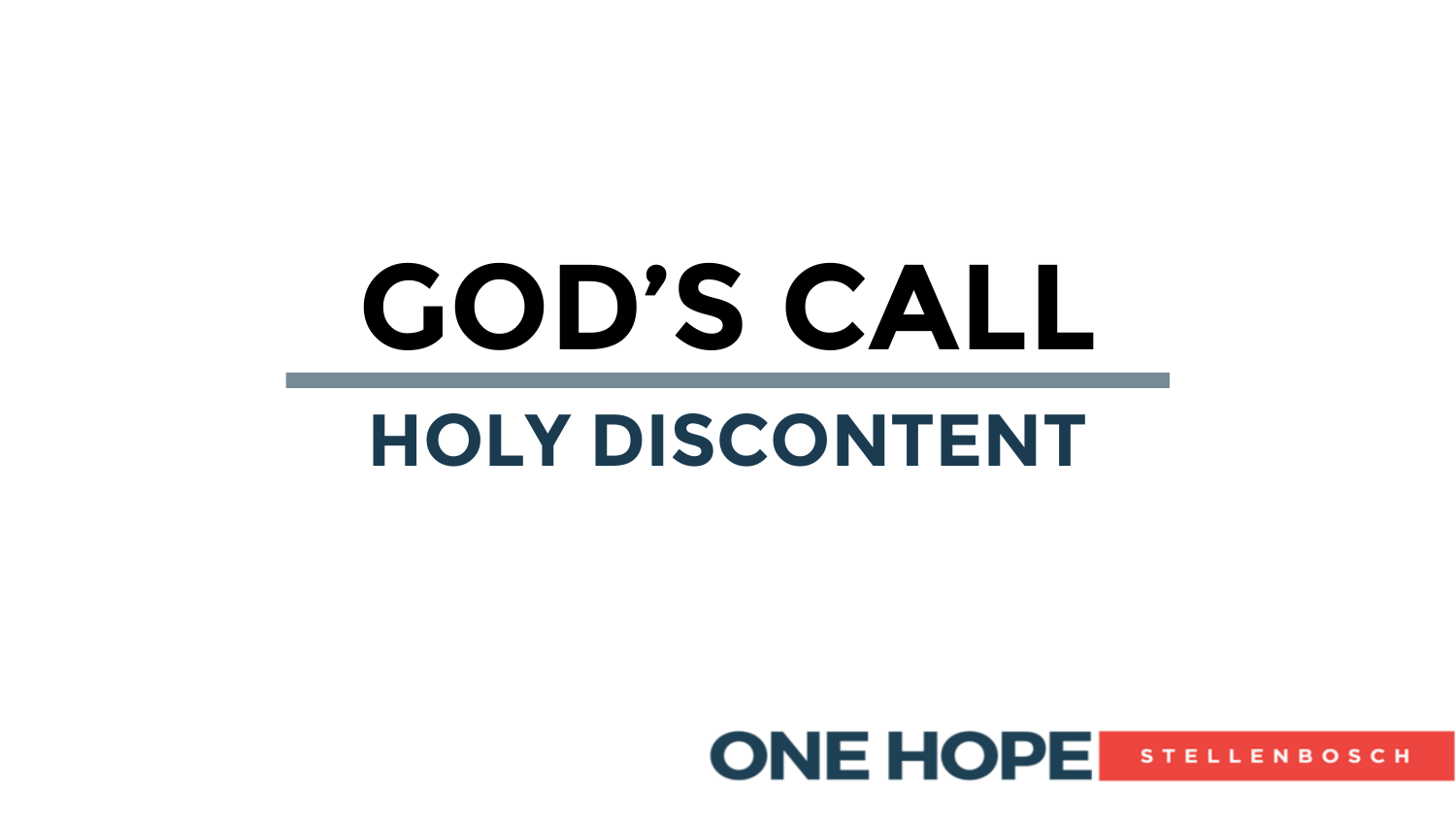#### **Report from Jerusalem**

**<sup>1</sup>The words of Nehemiah the son of Hacaliah.**

**Now it happened in the month of Chislev, in the twentieth year, as I was in Susa the citadel, <sup>2</sup> that Hanani, one of my brothers, came with certain men from Judah. And I asked them concerning the Jews who escaped, who had survived the exile, and concerning Jerusalem. 3And they said to me, "The remnant there in the province who had survived the exile is in great trouble and shame. The wall of Jerusalem is broken down, and its gates are destroyed by fire."** 

## **ONE HOPE** STELLENBOSCH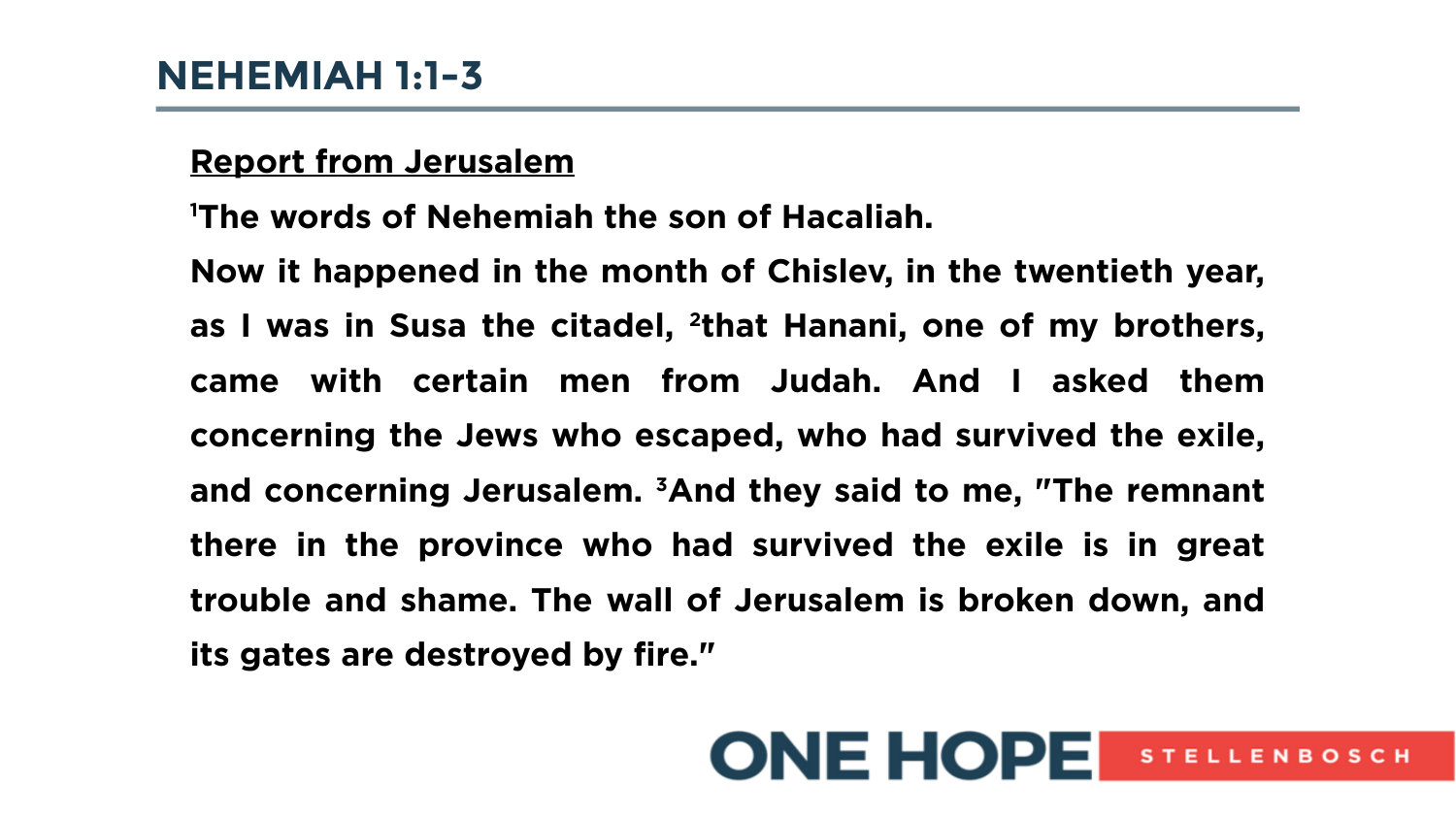#### **Nehemiah's Prayer**

**<sup>4</sup>As soon as I heard these words I sat down and wept and mourned for days, and I continued fasting and praying before the God of heaven. 5And I said, "O Lord God of heaven, the great and awesome God who keeps covenant and steadfast love with those who love him and keep his commandments, <sup>6</sup> let your ear be attentive and your eyes open, to hear the prayer of your servant that I now pray before you day and night for the people of Israel your servants, confessing the sins of the people of Israel, which we have sinned against you. Even I and my father's house have sinned.**

**ONE HOPE** 

**STELLENBOSCH**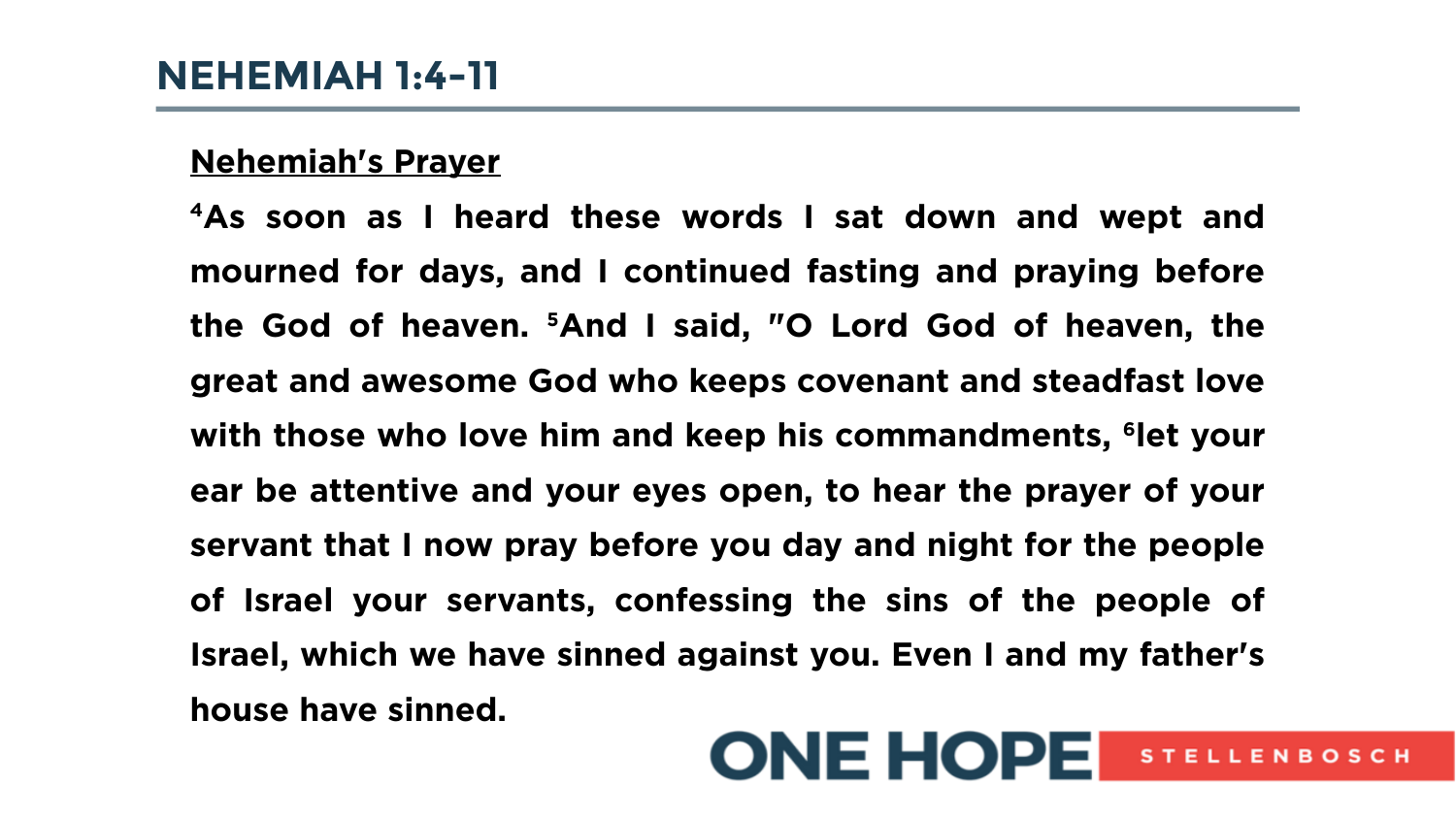**<sup>7</sup>We have acted very corruptly against you and have not kept the commandments, the statutes, and the rules that you commanded your servant Moses. 8Remember the word that you commanded your servant Moses, saying, 'If you are unfaithful, I will scatter you among the peoples, 9but if you return to me and keep my commandments and do them, though your outcasts are in the uttermost parts of heaven, from there I will gather them and bring them to the place that I have chosen, to make my name dwell there.'**

### **ONE HOPE** STELLENBOSCH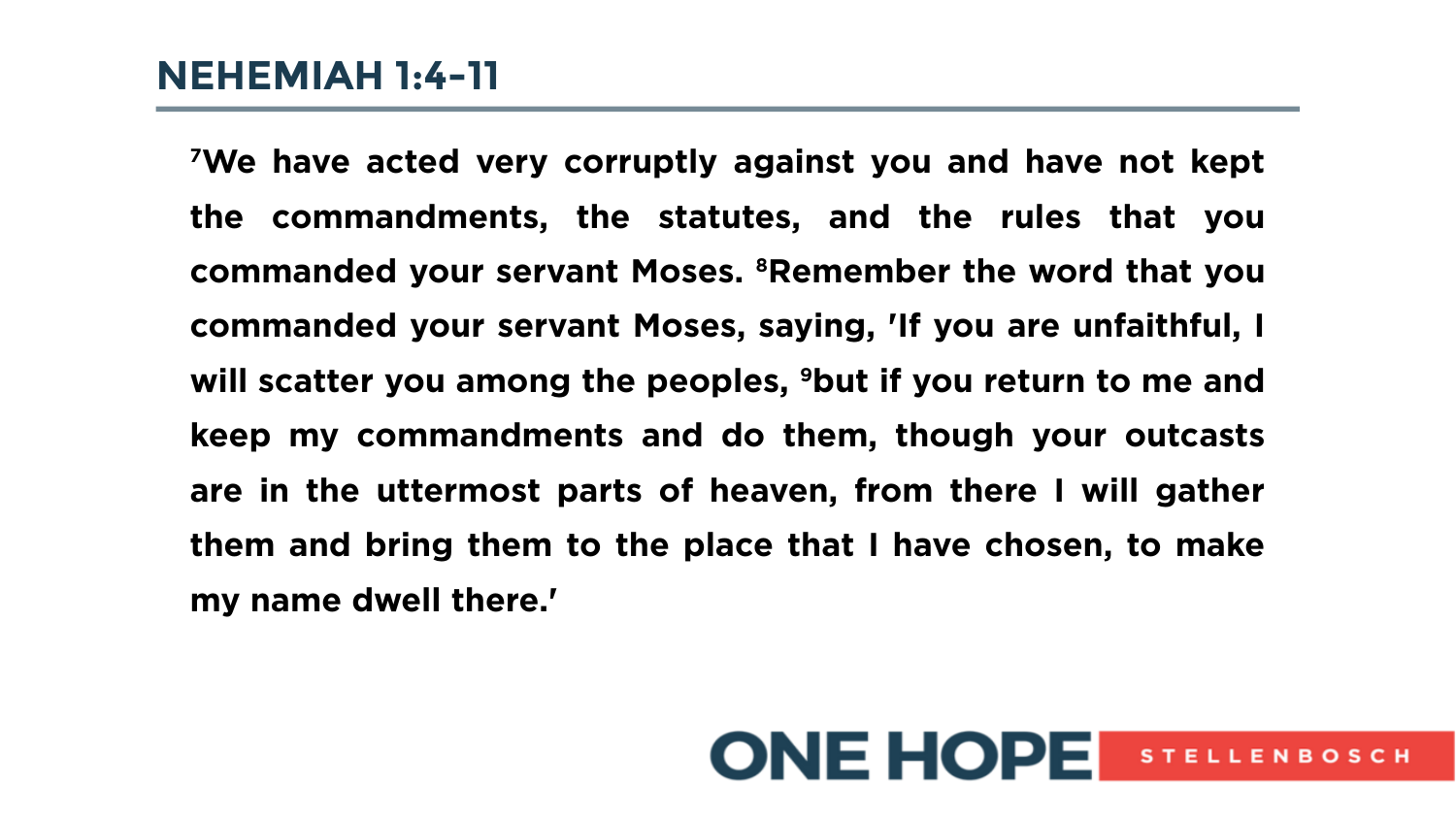### **NEHEMIAH 1:4-11**

**<sup>10</sup>They are your servants and your people, whom you have redeemed by your great power and by your strong hand. 11O Lord, let your ear be attentive to the prayer of your servant, and to the prayer of your servants who delight to fear your name, and give success to your servant today, and grant him mercy in the sight of this man."**

**Now I was cupbearer to the king.** 

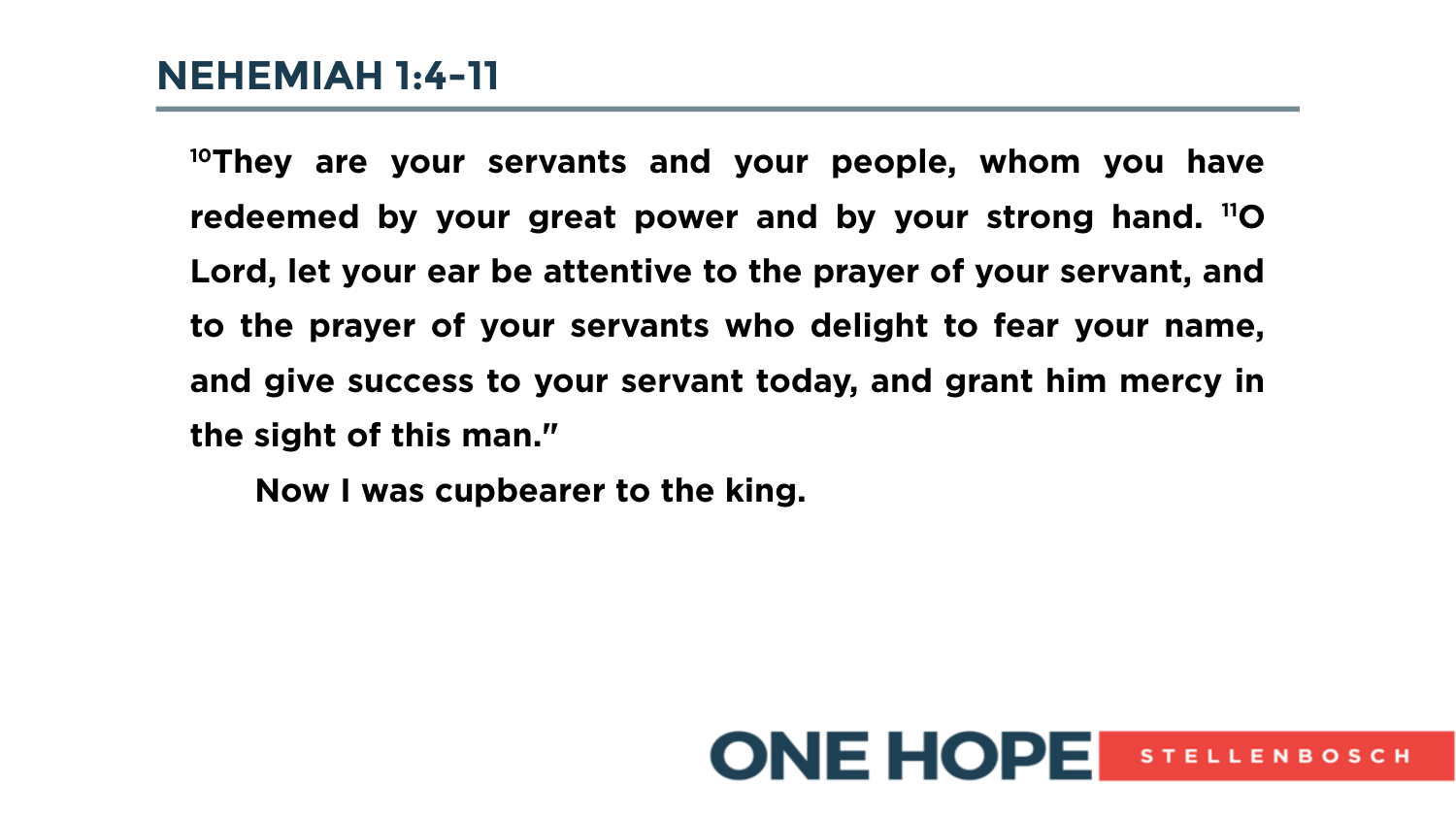**God prepares His servants for their work by laying on their souls a sorrowful realisation of the miseries which other men regard, and they themselves have often regarded, very lightly. The men who have been raised up to do great work for God and men, have always to begin by greatly and sadly feeling the weight of the sins and sorrows which they are destined to remove. No man will do worthy work at rebuilding the walls who has not wept over the ruins.**

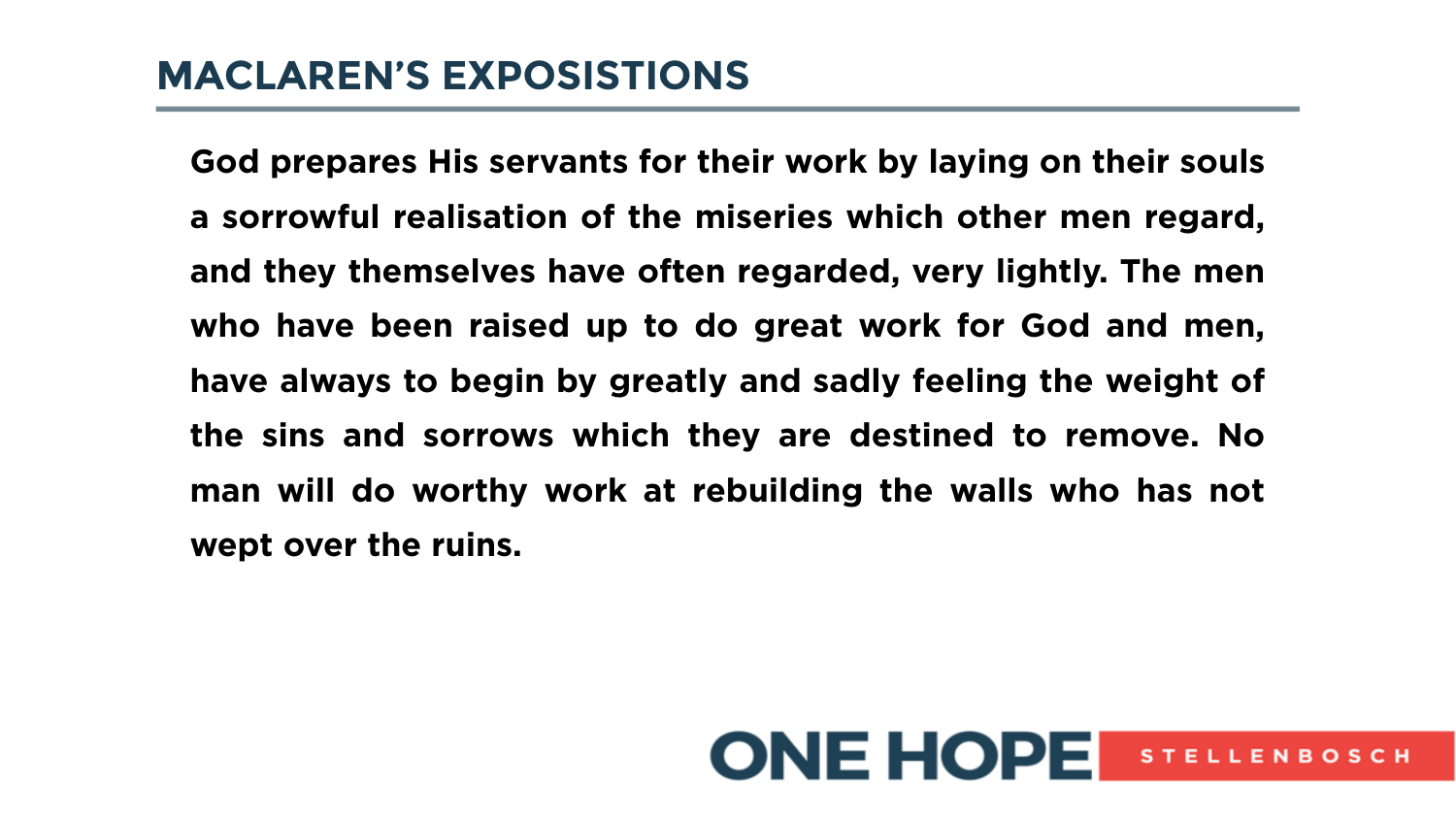**<sup>5</sup>Have this mind among yourselves, which is yours in Christ Jesus, 6who, though he was in the form of God, did not count equality with God a thing to be grasped, 7but emptied himself, by taking the form of a servant, being born in the likeness of men. 8And being found in human form, he humbled himself by becoming obedient to the point of death, even death on a cross. 9Therefore God has highly exalted him and bestowed on him the name that is above every name, 10so that at the name of Jesus every knee should bow, in heaven and on earth and under the earth, 11and every tongue confess that Jesus Christ is Lord, to the glory of God the Father.** 

### **ONE HOPE** STELLENBOSCH